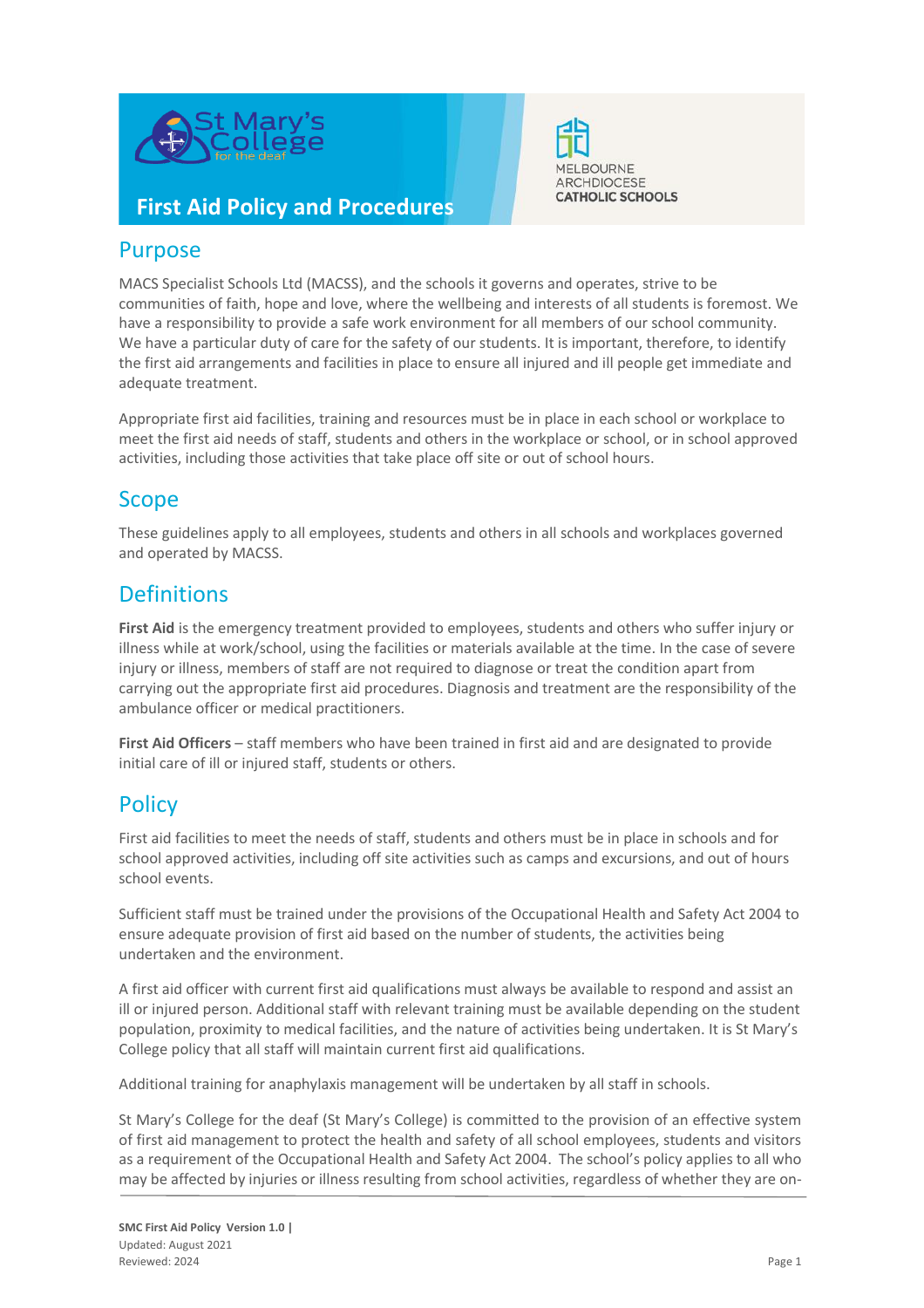site or off-site. This policy also takes into account the shared environment with each partner school that hosts St Mary's College.

## First Aid Risk Assessment

A first aid risk assessment of St Mary's College and the partner school is conducted to identify the minimum first aid requirements for each campus and will specifically include identification of the location designated for first aid in each partner school including:

- ensuring appropriate signage is used
- visiting the facility to check St Mary's College student medical information is available and up-todate
- checking the first aid officer or nurse are familiar with the procedures for supervising and treating a St Mary's student (including awareness of the Head of Campus name and contact details)
- ascertains the number of first aid trained officers required in addition to those available through the partner school, noting that all St Mary's College staff must have current first aid qualifications.
- the number, location and contents of first aid kits.

Additionally, the risk assessment will include consideration of:

- the size and layout of the school  $-$  buildings, external areas
- high risk areas technology and science laboratories, health and physical education facilities, performing arts facilities, workshops or maintenance areas, chemical storage areas
- the number of campuses
- the number of employees, students and others in the workplace
- known medical conditions of staff, students and others
- previous incidents or trends in illness or injuries
- the nature and location of camps, excursions and other off-site activities
- school vehicles
- proximity to medical facilities and access to emergency services
- proximity of hazards in the school or local environment.

The risk assessment is reviewed regularly to ensure that the first aid resources in the school continue to meet the needs of the community. A first aid risk assessment is to be completed prior to camps and excursions.

As part of the review of the Operational Guidelines, the Head of Campus will ascertain the names and locations of first aid officers and Anaphylaxis supervisors from each partner school. The guidelines will be updated and made available to St Mary's First Aid Officers and staff and any changes to the first aid or anaphylaxis trained staff at St Mary's College is communicated to the partner school and updated in their Operational Guidelines and communicated to their staff. The Guidelines are reviewed annually and updated as needed in between. The partner school reciprocates.

The Head of Campus is responsible for ensuring that medication is recorded and provided to the staff member on duty at the first aid room of the partner school.

As members of the combined school community yard supervision roster, St Mary's College teachers are familiar with and follow the first aid policies and procedures as published by each partner school. **First Aid Officers**

All staff at St Mary's College are trained in First Aid. The designated First Aid Officer for each campus is the Deputy principal/Head of Campus and for the whole College, the Administration Officer. St Mary's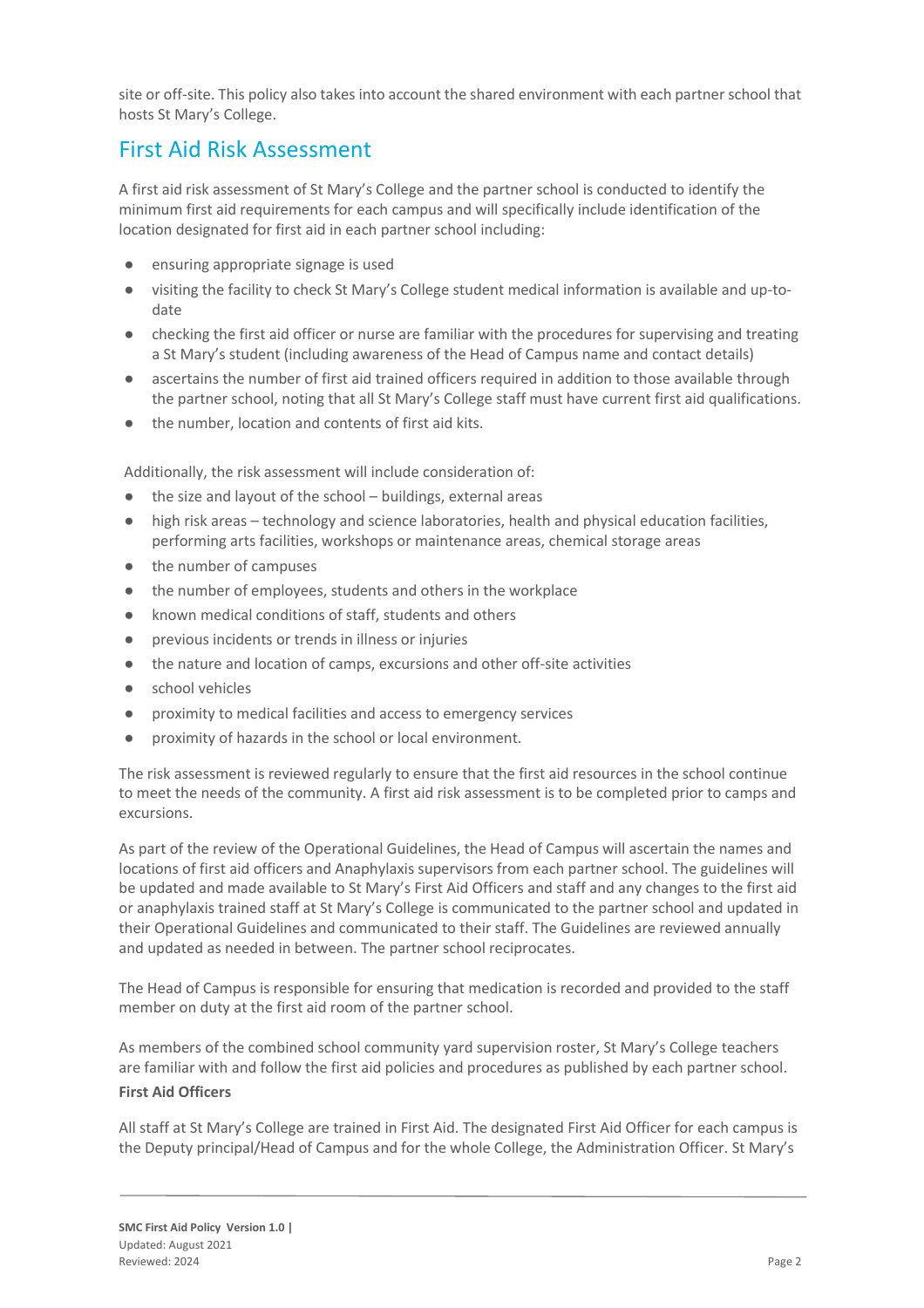College current First Aid Officers are listed in the campus first aid risk assessment conducted at a minimum of once per year.

#### **First aid officer training**

It is the responsibility of the principal or their delegate to ensure that designated first aid officers have successfully completed the recognised training. While the first aid risk assessment will determine the level of first aid training to be undertaken and the number of first aid officers required in the school, it is St Mary's College policy that all staff will be trained.

The minimum training requirement is HLTAID003 – Provide First Aid. This certificate is to be renewed every three years. In addition, the refresher in Cardiopulmonary Resuscitation (CPR) HLTAID001 must be completed each year.

### **General first aid training for staff**

All staff are to complete the refresher in Cardiopulmonary Resuscitation (CPR) HLTAID001 each year.

All staff are to attend two briefings on anaphylaxis management conducted at the school by the anaphylaxis supervisors. In compliance with Ministerial Order 706, it is recommended that all Victorian school staff undertake the Australasian Society of Clinical Immunology and Allergy (ASCIA) e-training course and have their competency in using an autoinjector tested in person within 30 days of completing the course. Staff are required to complete this training every two years.

Training in the management of asthma should be undertaken annually. Depending on the student population, additional training in other medical conditions, such as diabetes or epilepsy may be recommended following the first aid risk assessment.

A register of all first aid training is kept in the school by a person nominated by the principal. The register is maintained by Deputy Principal, Staff Wellbeing and Development (Staff).

#### **Responsibilities of first aid officers**

First aid officers provide initial care to injured or ill staff, students or others by delivering first aid treatment in accordance with the level of their training. They are not required to diagnose conditions or to provide ongoing medical assistance. When appropriate, the first aid officer will refer the ill or injured person to additional medical advice or assistance. The principal ensures there are adequate staff trained in first aid to meet the needs of the particular school environment and population by requiring all staff to be trained. St Mary's College liaises with the partner school to ensure that there are adequate staff trained in first aid to ensure the duty of care to students.

#### **Location of first aid**

It has been determined that a first aid room is not required in St Mary's College campus spaces or administration office given the adequate and well supplied facilities as offered by the host school at those sites. One central location also provides ease of accessibility to the multiple spaces used by the school community in those locations and the integrated nature of response to illness and injury. It also becomes more accessible to emergency services and readily identifiable with appropriate signage. This room is not used for any other purpose and will be well-lit and ventilated.

St Mary's College works with the partner school to be satisfied that the first aid room or area is in a location that can be supervised by a staff member with first aid training at all times. A locked cabinet for the storage of medication must be available in the facility. Details of the location of the first aid facility and first aid kits within each partner school as well as details of first aid supplies are recorded for each campus as part of the First Aid Risk Assessment for that site.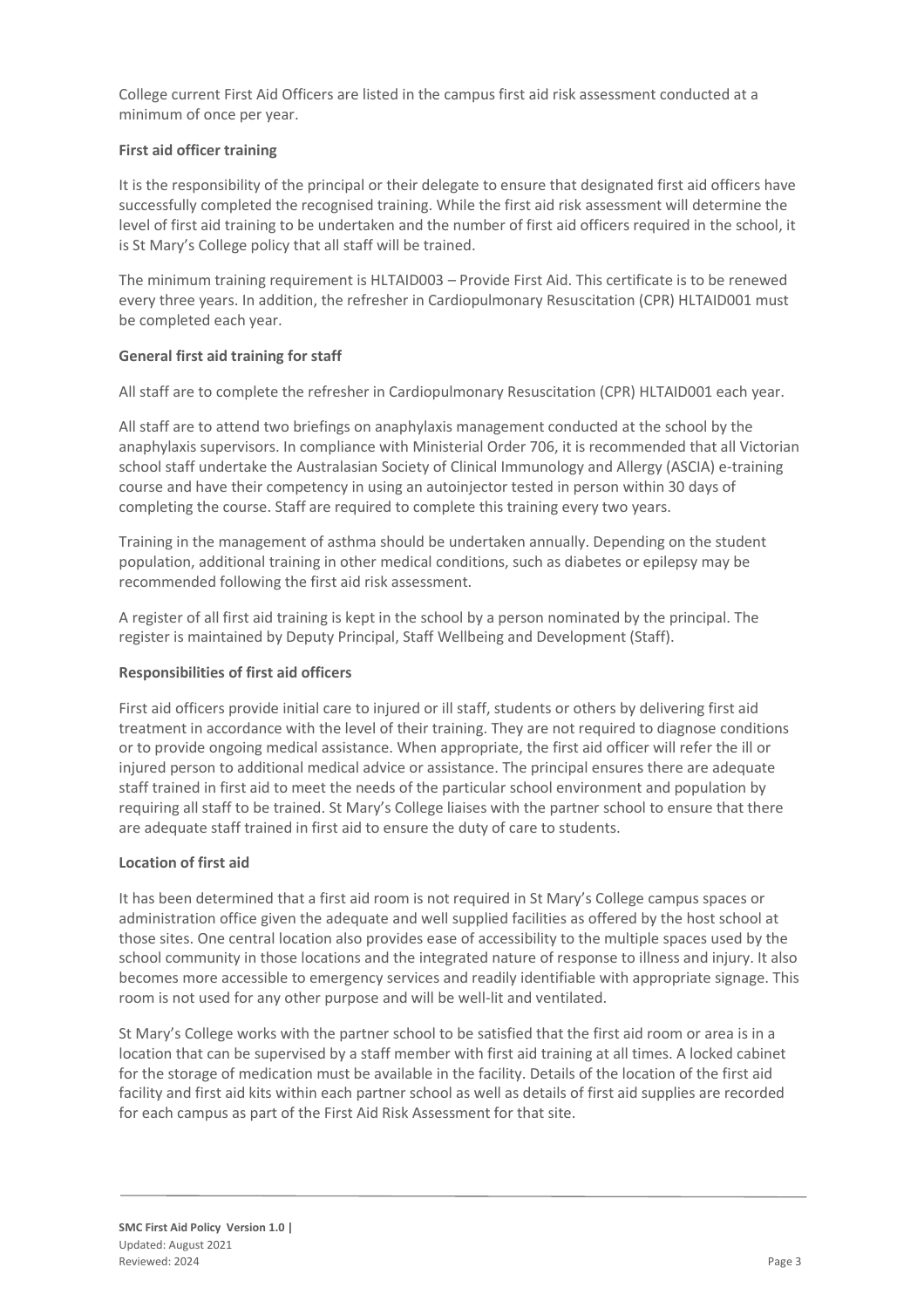The first aid facility is equipped by each partner school in accordance with the Worksafe compliance code: First aid in the workplace. The St Mary's College Administration Officer is responsible for the purchase and maintenance of first-aid supplies & kits located in the St Mary's College building.

#### **Register of first aid training**

St Mary's College understands the importance of providing initial care of ill/injured staff, students, and others by delivering first aid care in accordance with approved training and where appropriate, referring the ill/injured person for additional medical advice.

St Mary's College ensures that there are adequate staff trained in first aid at St Mary's College, and the partner school, who can assist ill/injured students, staff, and others. A register of all trained first aid staff is maintained by the Deputy Principal, Staff, and course details and completion entered against each staff member on their Personal Record Card. This will be updated at the conclusion of each training opportunity by the Deputy Principal (Staff). Certificates of completion will be filed in staff personal files.

All St Mary's College staff will be invited to participate in in Cardiopulmonary Resuscitation (CPR) HLTAID001 and first aid training annually as offered through each partner school to their staff. The St Mary's College Deputy Principal Staff maintains a record of training and arranges external training for any staff unable to complete training offered through each partner school.

**First aid requirements for staff**

It is the responsibility of the principal or Deputy Principal, Staff to ensure that designated first aid officers have completed the recognised training. The first aid risk assessment will determine the level of first aid training to be undertaken and the number of first aid officers required in the school.

The minimum training requirement is HLTAID003 – Provide First Aid.

This certificate is to be renewed every three years. In addition, the refresher in Cardiopulmonary Resuscitation (CPR) HLTAID001 must be completed each year.

Names and contact details of current first aid officers should be clearly displayed.

### Arrangements for Ill Students

St Mary's College has a duty of care to students who are unwell at school or are injured while at school.

St Mary's College has a duty of care to ensure that if a student becomes unwell or is injured during the school day, they can be appropriately assessed, cared for and treated in a timely and competent manner. St Mary's College students who become ill or injured are provided for within the broader community of the school hosting each campus in recognition of the breadth of staff and facilities available at those sites. Aligning the First Aid procedures of the partner school with the St Mary's College campus also ensures a clear understanding of any actions required in response to an illness or injury for students and staff of both schools.

St Mary's College students and staff have access to the specific First Aid procedures and locations of First Aid rooms of each partner school through student handbooks, staff guidelines and policies and processes. These are made available to staff through both St Mary's College and each partner school's electronic management system and updated annually in the Operational Guidelines document. Students will be treated as outlined Appendix 1: Procedures for Illness/Injury

### Administering Medication

The following safety procedures shall be followed when dealing with the administration of medication:

#### **Student Plan (Medication)**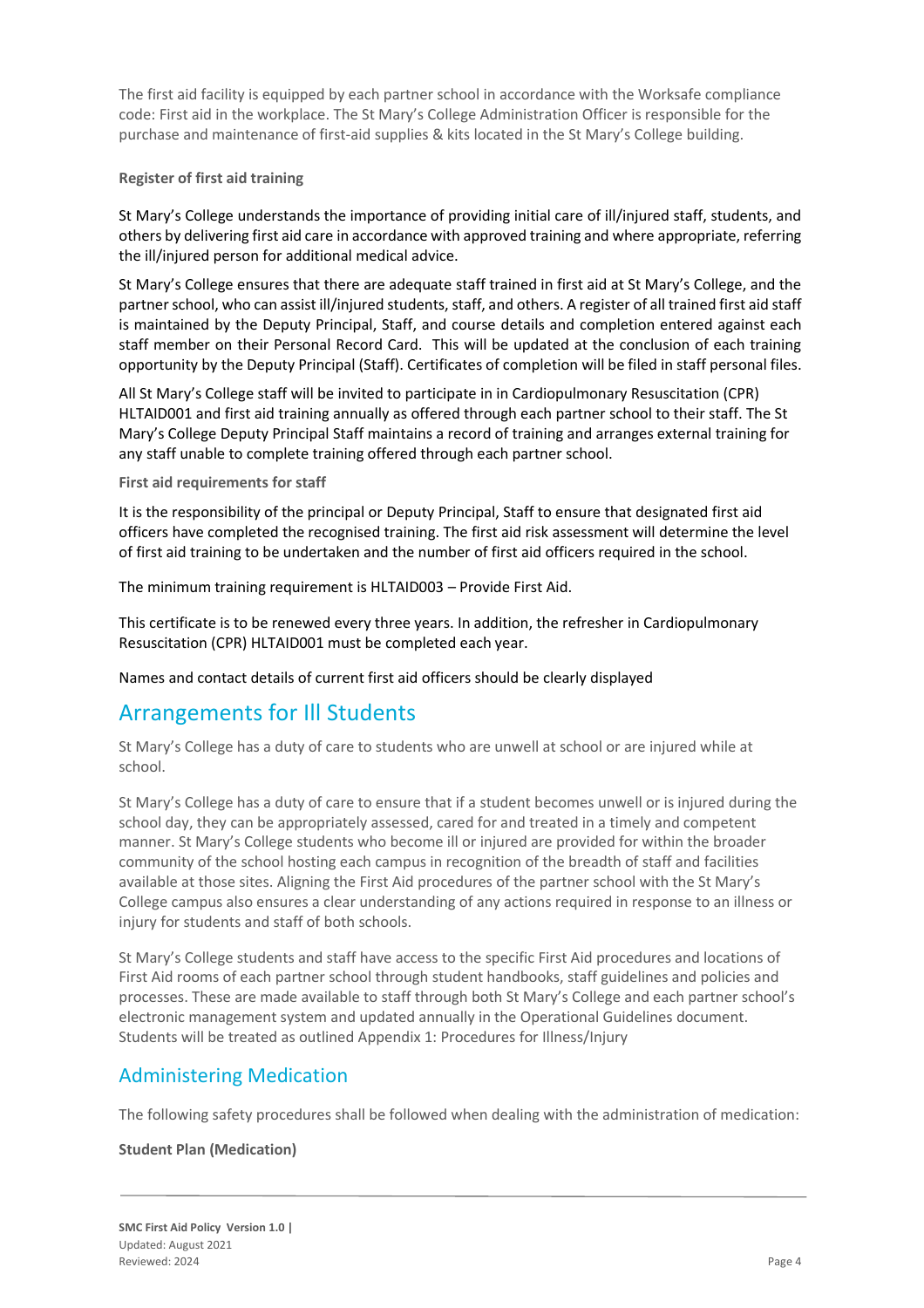A Plan should be developed for each student who is required to take regular prescription medication during college hours. The plan should specify agreed arrangements for supply, administration and storage of the prescribed medication.

The medication plan shall be stored appropriately and updated regularly and communicated to relevant staff of both schools in a confidential manner. Each staff member will fulfil their agreed roles as documented in a student's PSG minutes or on a medication administration template uploaded to Operoo and SIMON and the college shall inform parents as soon as possible of concerns regarding a student's health care should they arise.

#### **Self Administration**

Where it is appropriate and safe to do so year 5 to 12 students should self-administer prescription medication under staff supervision.

### **Maintenance of Medical Records**

Parents are requested to notify the college of all medical conditions that may require the administration of prescription medication during college hours.

Student medical records are maintained in accordance with our Student Medical Records Policy and Procedure which includes a provision to ensure that St Mary's College and our partner schools are regularly updated as to the status of existing medical conditions.

St Mary's College has established a close working arrangement with each partner school first aid officer and/or nursing staff. The St Mary's Administration Officer is in regular contact with those designated staff to provide updated medical information and also receive digital and hardcopy records of all information relevant to the first aid management of an injury or illness. These digital records are recorded and accessible through (ICON). Hard copy records are maintained and secured by the Administration Officer.

## First Aid Procedures: Camps & Excursions

St Mary's staff organising camps and excursions are expected to notify the Administration Officer and First Aid Officer at least two weeks prior to the event. The Administration Officer prepares the First Aid kits for camps/excursions including making additional adjustments necessary for children with specific medical conditions based on the medical information provided by parents/caregivers.

The Principal nominates one staff member (a Safety Officer) attending the camp/excursion to be responsible for providing first-aid and dispensing medication if required. Medication will only be dispensed by the nominated staff member, except in the event of an emergency. This staff member will record all details of any treatment or medication provided. These records will be provided to the Administration Officer to update school records once the activity has concluded. This staff member will ensure that copies of medical records are taken on the camp/excursion.

The Principal will nominate one staff member to be in charge of a camp/excursion. This staff member is responsible for ensuring that a copy of the school's Emergency Management Plan & Procedures is taken on the camp/excursion and that this is easily accessible by any staff member attending. All adults attending a camp/excursion are expected to follow all reasonable directions of the activity leader in the event of an emergency or medical situation.

Prior to the camp/excursion, the event leader will meet with all the adults attending, including any volunteers, to clarify and review roles and procedures in the event of an emergency. This will note which staff member is nominated to contact the emergency services and/or parents/caregivers.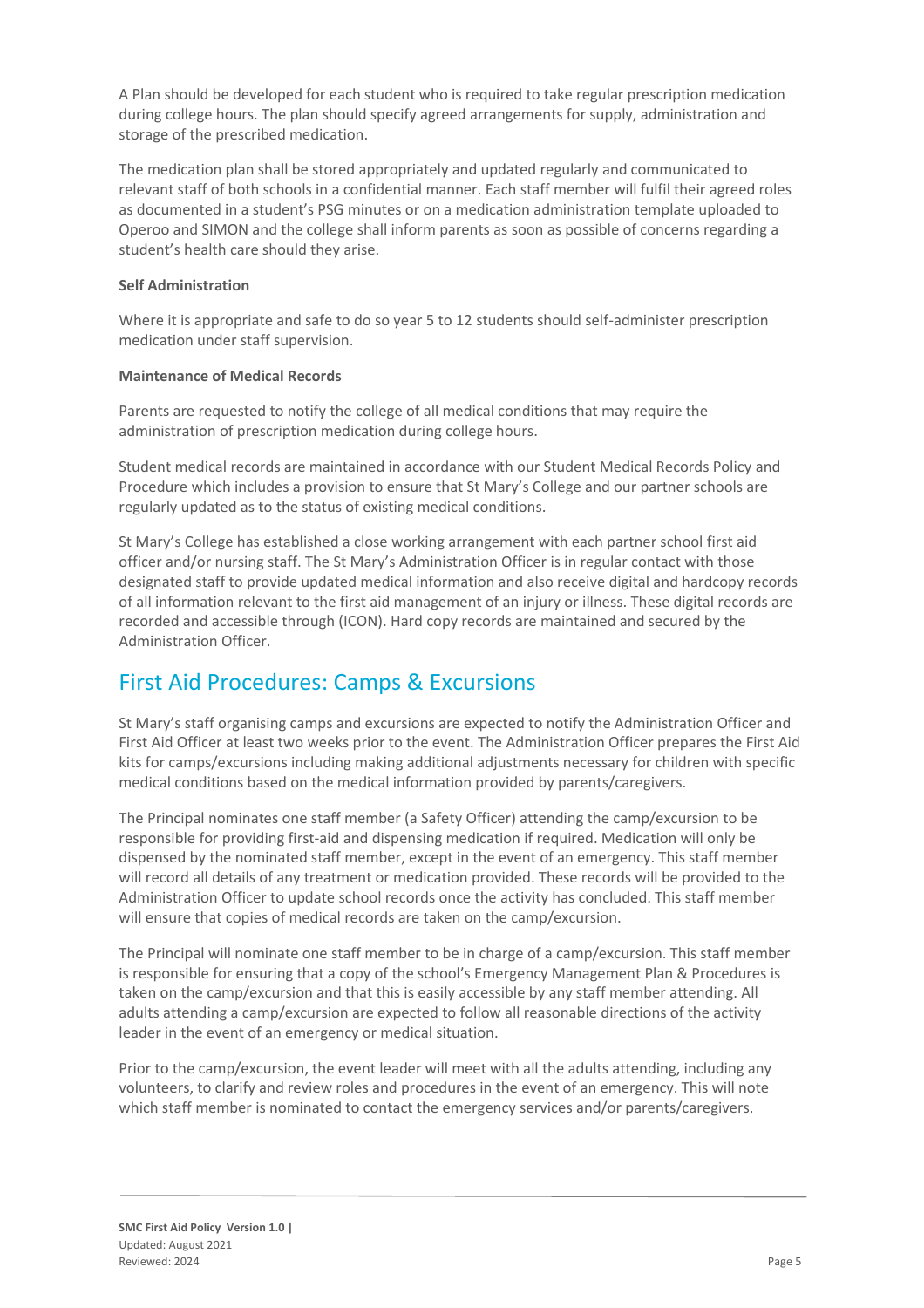Once the event has concluded, the staff member nominated to be responsible for First Aid will return all first aid kits and other items to the Medical Officer noting if any items have been used so that these can be replaced.

For camps and excursions organized by one of our partner schools where a St Mary's student will be attending, the Head of Campus will be invited to be part of the partner school planning group, ensuring relevant specific medical conditions and information of the St Mary's student is factored into any planning.

#### **Communication with Parents, Guardians and/or Carers**

Information about St Mary's College policies and procedures for first aid, distribution of medication, and management of students with medical conditions will be provided to parents, guardians and/or carers. Updates to these policies and procedures will be provided through the school's website, newsletters or online applications.

The school will request that parents provide up-to-date and accurate medical information relating to students, including information about conditions such as anaphylaxis, asthma and diabetes. Parents will be requested to provide this information annually, prior to camps and excursions and if the child's hearing or medical condition has changed through Operoo notifications.

Parents, guardians and/or carers are notified as soon as possible if required to collect an ill or injured student from the school. When a parent cannot be contacted, the principal will contact the emergency contact nominated by the parent, guardian and/or carer.

In the event of an incident or illness, parents, guardians and/or carers will be notified in writing (incident note) of any minor incidents. Incidents requiring treatment, medication or of a more significant nature (including bumps to the head for students with cochlear implants) will be communicated to parents, guardians and/or carers by phone by the Head of Campus.

An incident report will be completed when first aid is administered. This report will be kept in the school and a copy provided for the parent, guardian and/or carer of the student.

## Remote Learning/Lockdown

St Mary's College implements safety measures if the school is required to operate according to restrictions as a result of a pandemic or other critical situation. These additional safety measures will be guided by advice from the Victorian Department of Health and from MACS as the governing authority.

We will take reasonable measures to protect the health of our students, staff and parents, for example, using Personal Protective Equipment (PPE) when administrating first-aid or ensuring 1.5m physical distancing between adults within the school.

## Appendices

Appendix 1: Arrangements for illness/injury

Appendix 2: Student Medication Guidelines

Appendix 3: Excerpt from Thomas Carr College, Operational Guidelines

## First Aid templates

First Aid Template: First Aid Risk Assessment

First Aid Template: First Aid Incident Form

First Aid Template: First Aid Procedures at your school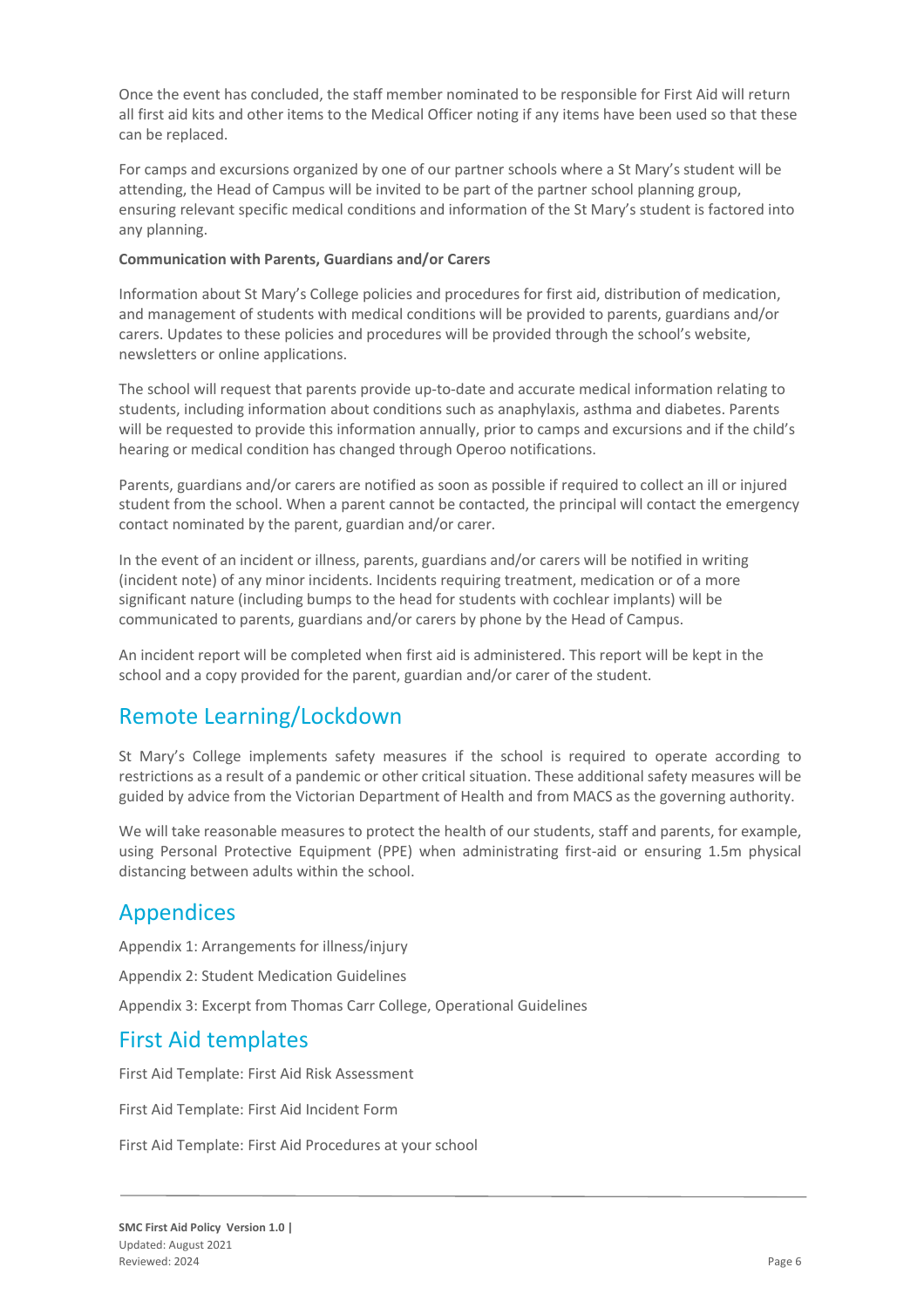# External References

[Compliance code: First aid in the workplace](https://www.worksafe.vic.gov.au/resources/compliance-code-first-aid-workplace)

[CECV First aid risk assessment checklist](https://www.cecv.catholic.edu.au/getmedia/23185752-6eba-4c2e-b14f-eaa78288140f/First-Aid-Risk-Assessment-Checklist.aspx)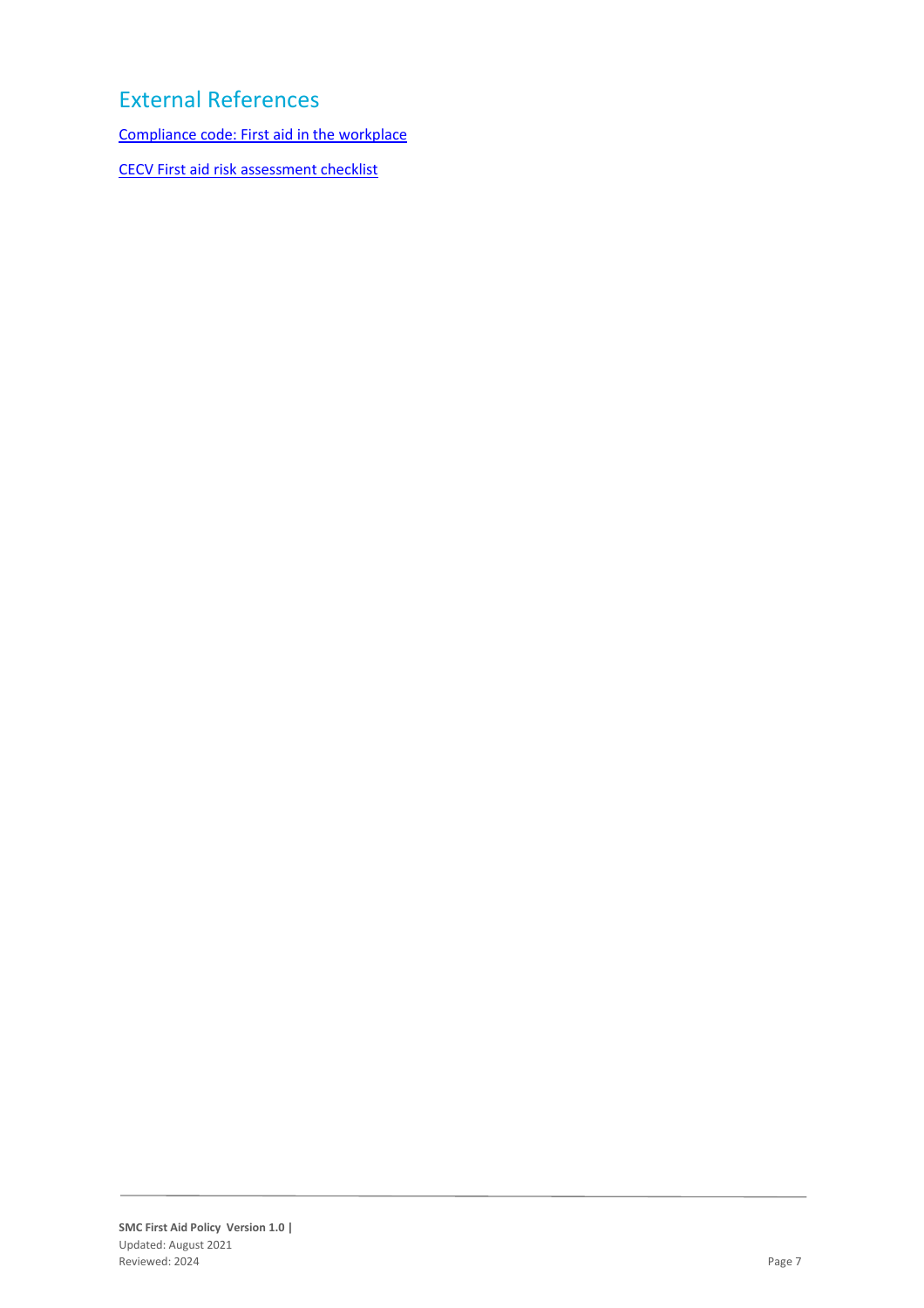## Appendix 1: Arrangements for Illness/Injuries

Students may present themselves at the First Aid room of the partner school or be escorted by a staff member or other student (depending on age and time of day). If the student is injured, the staff member supervising the students is to render first aid and assess the severity of the condition. If an ambulance is required, the staff member is to send a message to the Administration Office to call emergency services. The staff member is not to leave the injured student.

- If a student becomes unwell or is injured during the school day, they attend the host school first aid facility for care.
- Teachers from either school on yard duty may treat minor injuries using the first aid kit and PPE provided. Teachers on yard duty will need to assess if further treatment is required and whether to move the patient or call for assistance
- In the event of a student requiring additional first aid and it is safe for them to move, the student may be sent to the first aid facility for further assessment. Another student or staff member must accompany the patient to the first aid facility
- The school nurse or first aid officer on duty must provide care, record the visit/treatment/incident details in the partner school First Aid register. This will include:
	- o Assessing obvious signs of injury bleeding, swelling
	- o Assessing symptoms of illness vomiting, pallor, breathing difficulties.
	- o Checking records of pre-existing conditions which could be causing the illness.
	- o Ensuring the student is comforted and settled in the First Aid room. Following some rest and water, they may be able to return to their classrooms.
- A copy of any school and parent record forms completed by the nurse or first aid officer is provided to St Mary's College Administration Officer for our records.
- If a student is unable to return to scheduled classes, the school Nurse will contact St Mary's students' parents to make arrangements to collect their child and the St Mary's College Head of Campus by phone or in person.
- The student is kept comfortable in the first aid room while waiting to be collected by their parent.
- Parents will always be called in the following circumstances:
	- $\circ$  If the student appears to have a contagious illness that requires exclusion from school
	- $\circ$  When it is determined that a child is too ill to participate in the activities of the class
	- o Displays signs of illness including lethargy, pale skin, spots or rash, sleepiness, high temperature, vomiting, shivering, signs of distress etc.
	- o When there has been a knock to the head
	- o When the student has been unconscious for any period of time
	- o When the student has had a fall and is unable to move any part of their body
	- $\circ$  When the student has recently returned to school after a major illness or operation and is not feeling well at school

In a medical emergency, staff of either school will take emergency action and call "000" for assistance Ill or injured St Mary's College students at all campuses report to the First Aid facility of the partner school.

Specific procedures for First Aid Treatment are directed by the procedures for treatment of the partner school providing the facility, following first aid best practice in the context of those particular locations.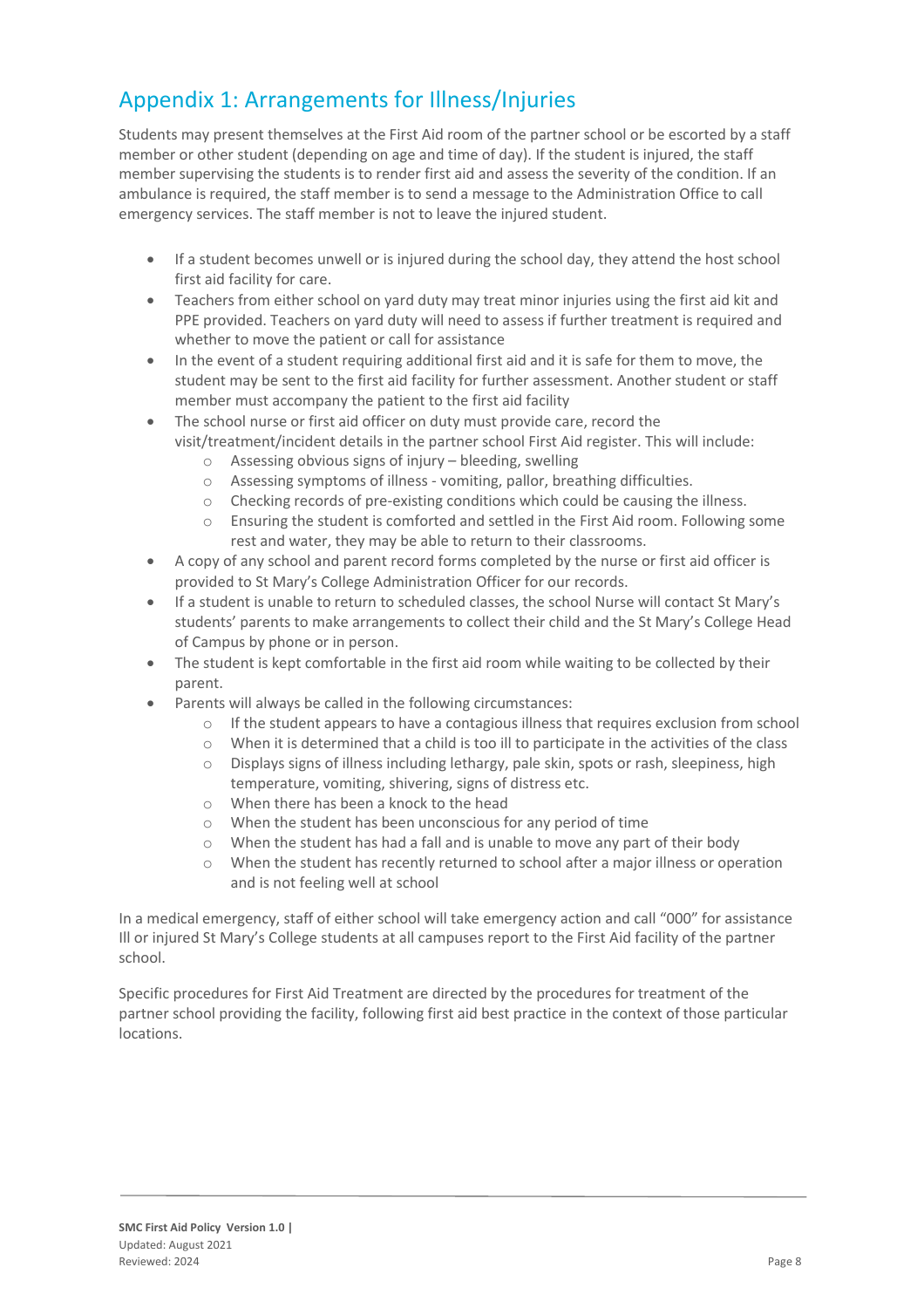# Appendix 2: Student Medication Guidelines

In the event that it is necessary to administer medication to a student, it is our policy that:

- When the partner school nurse is unavailable, two staff members should be present when medication is administered, one with primary responsibility and one as an observer. The staff members may be from St Mary's College or the partner school.
- The staff member with primary responsibility shall select the student's medication and appropriate dosage from the locked medication cupboard;
- The observer is responsible for confirming the name on the packaging and that the correct medication dosage is to be given to the student;
- The staff member with primary responsibility should record the student's name, medication and dosage in a Health Centre Log book as used by the partner school trained staff and sign their name; and
- The observer witnesses the entry confirming the fact that the appropriate medication and dosage have been given to the right student.
- Staff do not administer minor analgesics such as paracetamol to students without the authorisation from the student's parent/carer;
- Prescribed medication will only be administered where a student's parent/carer has provided written permission to the college;
- Parents/carers are responsible for keeping St Mary's College updated if the requirement for prescription medication changes;
- Parents/carers are responsible for providing the prescribed medication and to collaborate with St Mary's College in working out arrangements for supply, administration and storage of the prescribed medication;
- Students must not carry medications unless there is agreement between St Mary's College and the student's parents/carers. If this is agreed, St Mary's College will inform the partner school;
- Where it is appropriate and safe to do so, students in years 5 to 12 should self-administer prescription medication under staff supervision;
- St Mary's College shall ensure appropriate access to first aid facilities located within each partner school; and
- ensure access to a partner school College Nurse (excluding Wantirna South campus) and ensure that teaching staff have appropriate first aid training.
- St Mary's College shall ensure students at Wantirna South have access to appropriately trained staff first aid staff (in accordance with the Wantirna South First Aid Treatment Policy).